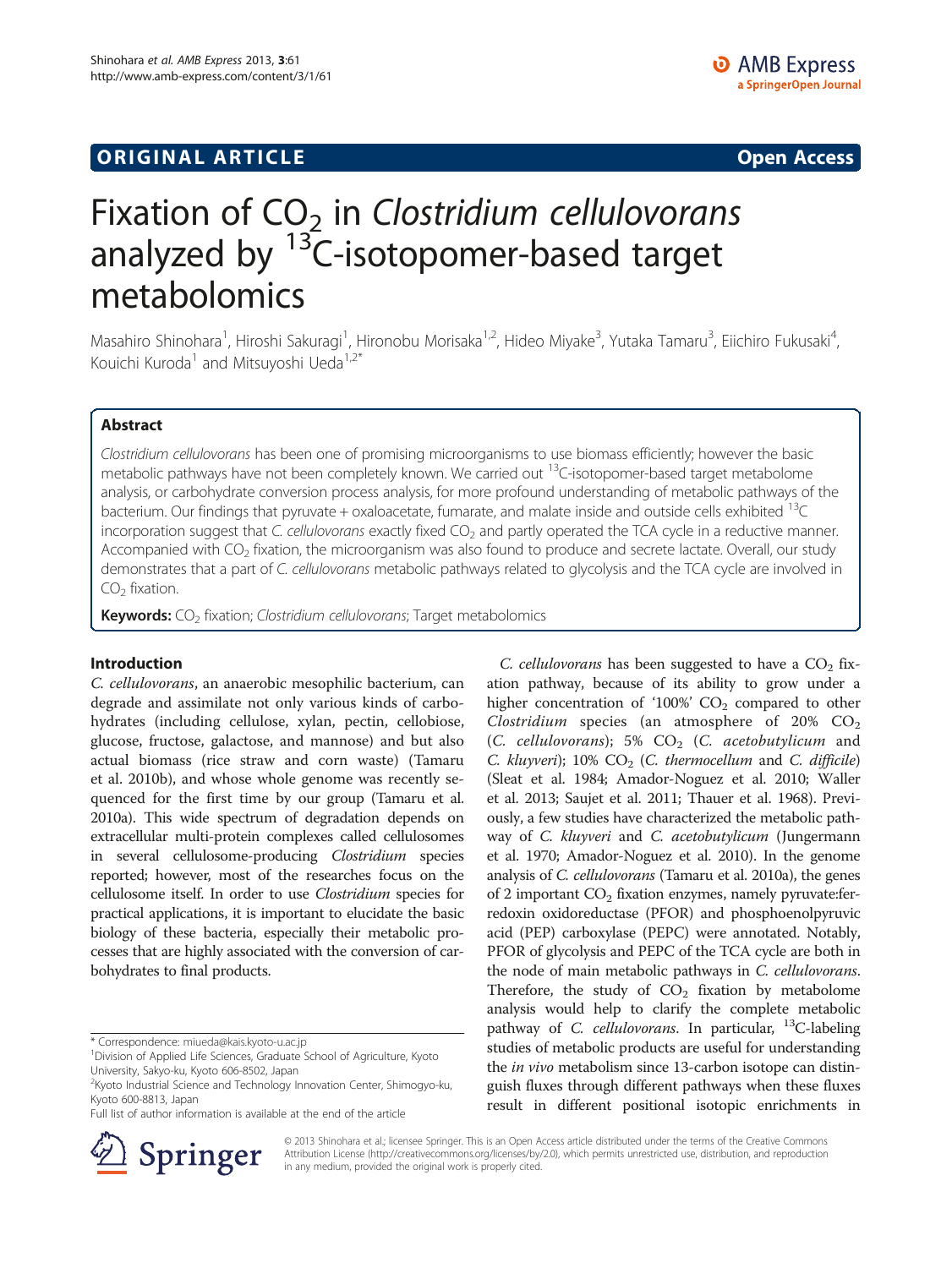<span id="page-1-0"></span>metabolic intermediates (Ratcliffe and Shachar-Hill [2006](#page-5-0); McKinlay et al. [2007\)](#page-5-0).

As illustrated in Figure 1, we carried out labeling experiments of metabolic intermediates by allowing C. cellulovorans to grow in medium with an atmosphere of '100%'  $CO_2$  containing either NaH<sup>13</sup>CO<sub>3</sub> or  $[U<sup>13</sup>C]$ -glucose as a labeling reagent, followed by the GC/MS analysis. We demonstrated metabolic fluxes of C. cellulovorans and discussed the physiological meaning of  $CO<sub>2</sub>$  fixation in the metabolic pathway of C. cellulovorans.

# Materials and methods

# Cultivation conditions and growth rate analysis

C. cellulovorans 743B (ATCC 35296) was grown anaerobically at 37 $\degree$ C in an atmosphere of '100%' CO<sub>2</sub> unless otherwise noted. Liquid cultivation media contained the following reagents:  $0.45$  g/l KH<sub>2</sub>PO<sub>4</sub> · H<sub>2</sub>O,  $0.45$  g/l K2HPO4, 0.9 g/l NaCl, 0.3675 g/l NH4Cl, 0.1575 g/l  $MgCl_2 \cdot 6H_2O$ , 0.12 g/l  $CaCl_2 \cdot 2H_2O$ , 5.2 mg/l  $Na_2$ -EDTA, 1.5 mg/l FeCl<sub>2</sub> · 4H<sub>2</sub>O, 0.942 mg/l CoCl<sub>2</sub> · 6H<sub>2</sub>O,



0.85 mg/l  $MnCl_2 \cdot 4H_2O$ , 0.07 mg/l  $ZnCl_2 \cdot 6H_2O$ , 0.062 mg/l  $H_3BO_4$ , 0.036 mg/l  $Na_2MoO_4 \cdot 2H_2O$ , 0.024 mg/l  $NiCl<sub>2</sub> · 6H<sub>2</sub>O, 0.017 mg/l CuCl<sub>2</sub> · 6H<sub>2</sub>O, 5g/l NaHCO<sub>3</sub>, 4 g/l$ Bacto™ Yeast Extract (Becton and Dickinson Company), 3 g/l glucose, and 1 g/l L-cysteine. For labeling experiments, NaHCO<sub>3</sub> and glucose were replaced by NaH<sup>13</sup>CO<sub>3</sub> and  $[U^{-13}C]$ -glucose, respectively (both 99% purity; Cambridge Isotope Laboratories, Andover, MA).

#### Quenching and extraction of intracellular metabolites

Quenching and metabolite extraction were carried out as previously described (Winder et al. [2008](#page-5-0)), with some modifications. In brief, culture broths were injected rapidly into 4 volumes of 60% aqueous methanol solution (−40°C) for quenching. Supernatants after centrifugation at 3000  $\times$  g at −9°C for 10 min for quenching were removed rapidly, and washed with 1 ml of 60% aqueous methanol (−40°C), followed by centrifugation at 3000  $\times$  g at −9°C for 10 min. Subsequently, supernatants were thoroughly removed, and cell pellets were frozen in liquid nitrogen and kept at −80°C until the following extraction procedures. Cell pellets were suspended in 500 μl of 100% methanol (−40°C), frozen in liquid nitrogen, and allowed to thaw on dry ice. After, the freeze-thaw cycle was performed 3 times in total, the suspensions were centrifuged at  $16000 \times g$ , at −9°C, for 5 min. Supernatants were retained and stored on dry ice, and another aliquot (500 μl) of 100% methanol (−40°C) was added to each pellet. The procedure was repeated twice, and the second aliquot of methanol was combined with the first one.

# Metabolite derivatization

Extract aliquots and cultivation medium supernatants (20 μl each), as well as dilution series of standard mixtures of target metabolites (Table 1), were spiked with internal standards (ribitol, 10 or 1 μg for the extracellular or intracellular analysis, respectively) and lyophilized. Dried samples were subsequently derivatized in 2 stages, as previously described (Tsugawa et al. [2011](#page-5-0)). For oximation, 100 μl (50 μl for intracellular metabolites) of

|  |  | Table 1 Target metabolites detected by GC/MS |  |  |  |
|--|--|----------------------------------------------|--|--|--|
|--|--|----------------------------------------------|--|--|--|

| Name                         | Retention time (min) | Formula                | $m/z$ Range |
|------------------------------|----------------------|------------------------|-------------|
| Pyruvate + OAA               | 6.34                 | $C_6H_{12}NO_3Si$      | 174-177     |
| Lactate                      | 672                  | $C_8H_{19}O_3Si_2$     | 219-222     |
| Succinate                    | 1445                 | $C_9H_{19}O_4Si_2$     | $247 - 251$ |
| Fumarate                     | 1531                 | $C_9H_{17}O_4Si_2$     | 245-249     |
| Malate                       | 1742                 | $C_{12}H_{27}O_5Si_3$  | 335-339     |
| PFP                          | 18.39                | $C_{11}H_{26}O_6PSi_3$ | 369-372     |
| Citrate                      | 19.79                | $C_{17}H_{37}O_7Si_4$  | 465-471     |
| Ribitol (i.s. <sup>a</sup> ) | 19.32                | $C_{19}H_{49}O_5Si_5$  | 219         |

(i.s.<sup>a</sup>), internal standard.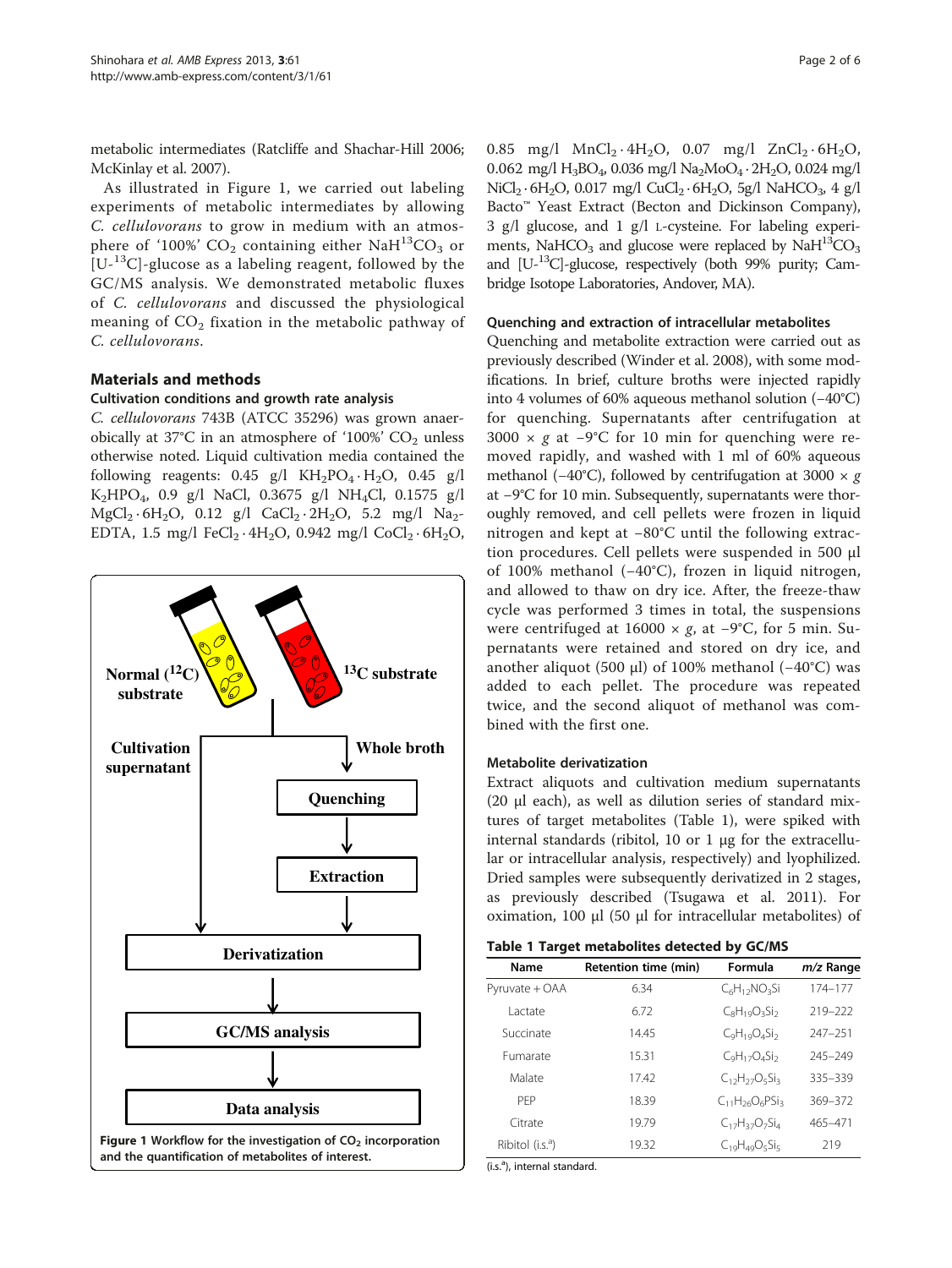<span id="page-2-0"></span>methoxyamine hydrochloride (Sigma-Aldrich, St. Louis, MO) in pyridine (20 mg/l) (Wako, Tokyo, Japan) was added and incubated at 30°C for 90 min. For trimethylsilylation, 50 μl (25 μl for intracellular metabolites) of N-methyl-N- (trimethylsilyl)trifluoroacetamide (GL Science, Tokyo, Japan) was added and incubated at 37°C for 30 min. Insoluble residues were removed by centrifugation at 12000  $\times$  g at 4°C for 5 min, and cultivation supernatants were transferred to clean vials.

#### GC/MS analysis and data processing

Derivatized metabolites were analyzed using GCMS-QP2010 Ultra (Shimadzu, Kyoto, Japan) equipped with a  $30 \text{ m} \times 0.25 \text{ mm}$  i.d. fused silica capillary column coated with 0.25-μm CP-SIL 8 CB low bleed (Agilent Technologies, Santa Clara, CA). Aliquots (1 μl) were injected in the split mode (25/1, supernatant analysis; 5/1, intracellular analysis) at 230°C, using helium as carrier gas at a flow rate of 1.12 ml/min. The column temperature was held at 80°C for 2 min isothermally, raised to 130°C (4°C/min) and then to 330°C (25°C/min), and maintained for 6 min isothermally. The interface and MS source temperatures were 250°C and 200°C, respectively, and the ion voltage was 1 kV. Data were collected by GCMS solution (Shimadzu), and identified metabolites are shown in Table [1.](#page-1-0) Mass isotopomer distributions were corrected for natural isotope abundance as previously described (Nanchen et al. [2007](#page-5-0)). The GC/MS analysis was performed on 3 biological replicates of each sample.

#### Results

#### CO2 incorporation into C. cellulovorans metabolites

According to previous reports that  $CO<sub>2</sub>$  was required for culturing some Clostridium species, we speculate that C. cellulovorans also has the activity of  $CO<sub>2</sub>$  fixation. Our speculation is further supported by the fact that C. cellulovorans, whose genes related to  $CO<sub>2</sub>$  fixation were also annotated in the genome of C. cellulovorans (Tamaru et al. [2010a\)](#page-5-0), can be cultivated in media containing higher  $CO<sub>2</sub>$  concentrations, even at '100%', compared to other Clostridium species. Therefore, in this study, we cultivated C. cellulovorans in media containing  $\text{NaH}^{13}\text{CO}_3$  instead of  $\text{NaHCO}_3$  and then examined a massive number of metabolites derived from C. cellulovorans and cultivation supernatants using GC/MS. Figure 2 shows the ratios of each metabolite in media containing either NaHCO<sub>3</sub> or NaH<sup>13</sup>CO<sub>3</sub>. Higher values of relative fractions when *C. cellulovorans* was cultivated in media containing  $NAH^{13}CO_3$  indicate that  $13C$  atoms derived from Na $\breve{\rm H}^{13}$ CO<sub>3</sub> were incorporated into specific metabolites. Our results demonstrate that when *C. cellulovorans* was cultivated in media containing  $NaH<sup>13</sup>CO<sub>3</sub>$ , the relative fractions of pyruvate + oxaloacetate



(OAA), lactate, fumarate, and malate inside (Figure 2a) and outside (Figure 2b) cells were significantly higher than those from *C. cellulovorans* cultivated in media containing NaHCO<sub>3</sub>. Based on these findings, C. cellulovorans evidently is able to incorporate  ${}^{13}C$  atoms into abovementioned metabolites, and therefore has the ability to fix  $CO<sub>2</sub>$ .

# Glucose metabolism into metabolic pathway intermediates

Next, to understand the whole strategy of glucose metabolism in C. cellulovorans, we examined a massive number of metabolites inside bacterial cells that were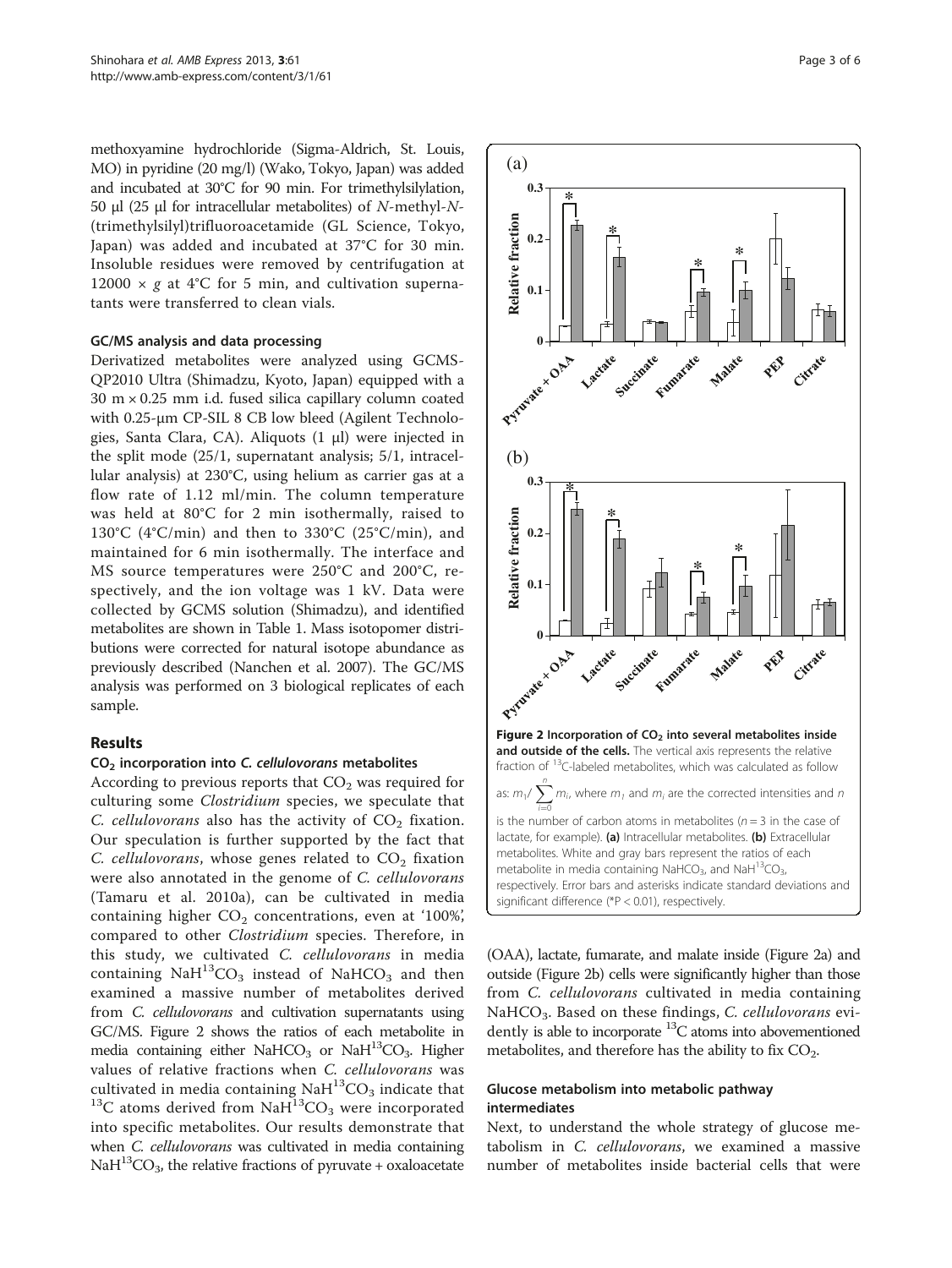<span id="page-3-0"></span>cultivated in media containing  $[U^{-13}C]$ -glucose. In this way, there is a report how metabolites flow in metabolic pathway of C. acetobutylicum have been analyzed (Amador-Noguez et al. [2010\)](#page-5-0). To more understand metabolites flow in *C. cellulovorans*, we observed how  $^{13}$ C atoms were incorporated into some metabolites. The results shown in Figure 3 indicate that  $^{13}C$  atoms derived from  $[U^{-13}C]$ -glucose were incorporated into pyruvate + OAA, lactate, fumarate, and malate inside the cells. These results also demonstrate the following 4 points. First, both PFOR and PEPC fixed  $CO<sub>2</sub>$ . It is because that pyruvate had only two  $^{13}$ C atoms of three carbons (Figure 3). The results indicated that pyruvate was converted from acetyl-CoA associated with  $CO<sub>2</sub>$ fixation once pyruvate became acetyl-CoA, which is constructed two carbons in acetyl group. In the same way, as malate and fumarate had three  $^{13}$ C atoms, they could be prepared from PEP by PEPC associated with  $CO<sub>2</sub>$  fixation. Second, PFOR initiated the reversible conversion of pyruvate to acetyl-CoA. Third, the amount of PEP flowing into the TCA cycle could be much less than that flowing into pyruvate, acetyl-CoA, and lactate. Fourth, under this condition,  ${}^{13}C$  atoms were not incorporated into succinate and citrate.

### Lactate secretion accompanied with  $CO<sub>2</sub>$  fixation

As shown in Figures [2](#page-2-0) and 3, a flux of lactate was observed in *C. cellulovorans*, in agreement with the previous report (Sleat et al. [1984\)](#page-5-0). Therefore, we checked the amount of secreted lactate by C. cellulovorans cultivated in media containing  $\text{NaH}^{13}\text{CO}_3$  (Figure [4](#page-4-0)a). We further calculated the percentage of  ${}^{13}C$  incorporation into secreted lactate. The results show that, accompanied with  $CO<sub>2</sub>$  fixation, *C. cellulovorans* produced lactate at a constant rate after 2 days (Figure [4b](#page-4-0)).

### **Discussion**

Using target metabolomics, we demonstrate here that C. cellulovorans produces lactate, malate, and fumarate. As illustrated in the metabolic map, including the TCA cycle of C. cellulovorans (Figure [5](#page-4-0)), we propose that C. cellulovorans produces lactate accompanied with  $CO<sub>2</sub>$  fixation and generates fumarate by partly operating the TCA cycle in a reductive manner (Figure [5](#page-4-0)a). The reason why C. cellulovorans operates these metabolic pathways (lactate and fumarate production and  $CO<sub>2</sub>$  fixation, except for the PEPC reaction) could be the preservation of redox balance in the cell. That is, the reactions of lactate and malate production (operated by lactate dehydrogenase and malate dehydrogenase, respectively) might be accompanied with the regeneration of 1 molecule of NAD(P)<sup>+</sup>. In addition, the reaction of  $CO<sub>2</sub>$  fixation by PFOR produces oxidized ferredoxin, and a molecule of oxidized ferredoxin subsequently produces 2 molecules of NAD<sup>+</sup>. These reactions may help oxidizing agents to be used in glycolysis. We also examined the existence of  $CO<sub>2</sub>$ fixation enzymes (PFOR and PEPC) by the proteome analysis (data not shown). Compared to the flux from

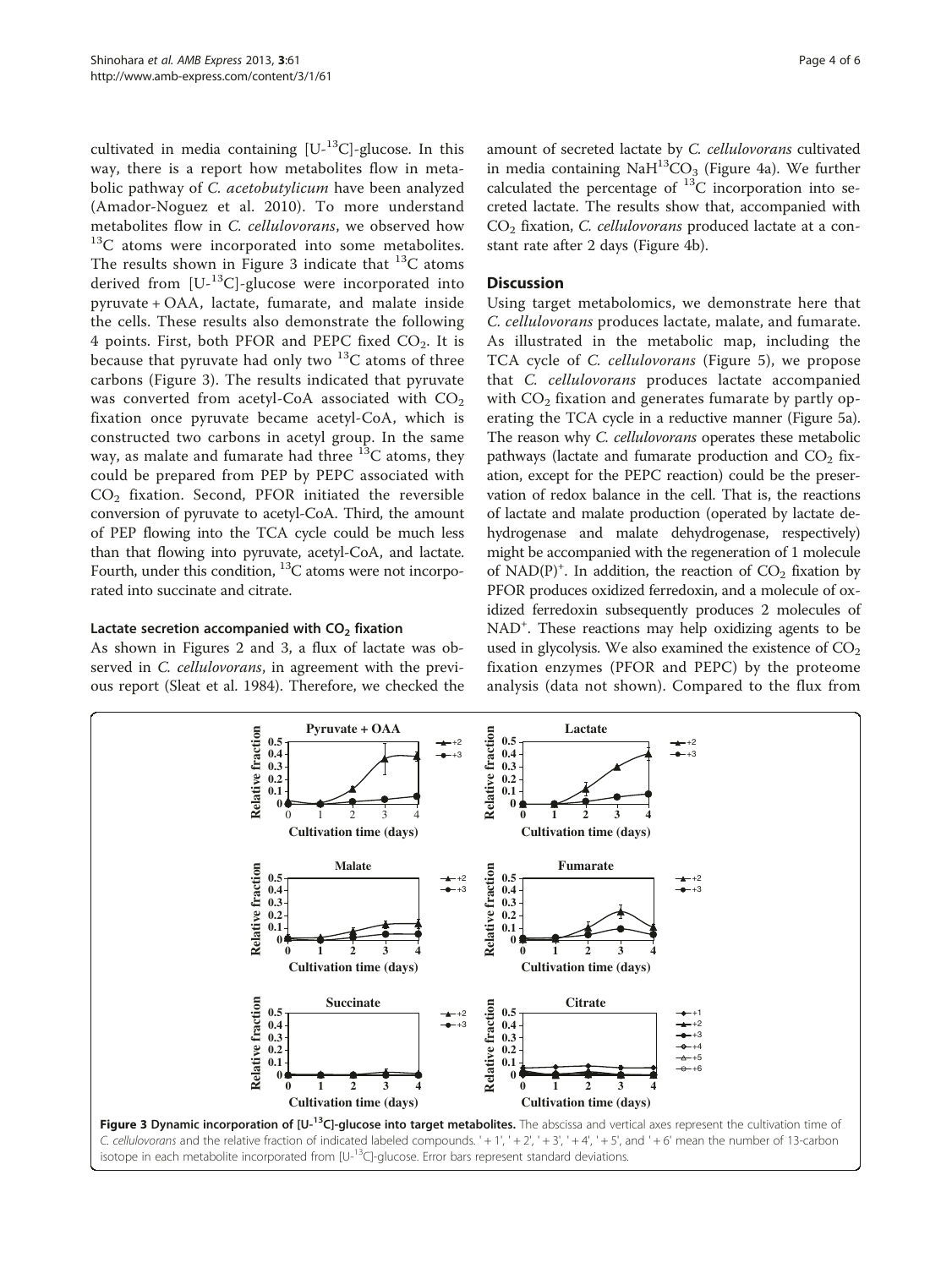Our findings also indicate that little citrate and succinate was produced from glucose (Figure [3\)](#page-3-0). Isocitrate dehydrogenase, which operates downstream of citrate in the TCA cycle and operates in an oxidative manner with NAD(P)<sup>+</sup>, could not be used. It is known that citrate is produced from glutamate in some organisms. The metabolic information of C. acetobutylicum (Amador-Noguez et al. [2010\)](#page-5-0) also suggested that C. cellulovorans could use amino acids (glutamate/glutamine) to make other metabolites. If C. cellulovorans produces citrate from glutamate, redox balance would be better maintained because glutamate dehydrogenase or glutamate synthase uses NADP<sup>+</sup> and isocitrate dehydrogenase uses NADPH. In particular, when C. cellulovorans lives under a reductive condition, such a pathway is more reasonable than the pathway of citrate production from acetyl-CoA in an oxidative manner. To examine this hypothesis in the future investigation, it will be a promising approach to study how  $^{13}$ C atoms are incorporated into metabolites when using media containing <sup>13</sup>C-labeled glutamate. Some other amino acids may be needed to maintain the metabolic pathway in C. cellulovorans, because the bacterium cannot be cultivated in media without yeast extract, which has glutamate (Sleat et al. [1984](#page-5-0)).

As mentioned above, we speculate that C. cellulovorans could use the mechanism to maintain redox balance, because the oxidizability (the ability to oxygenate other metabolites) is valuable for the condition which was absent

(a) **[U-13C]-glucose PEP Pyruvate Acetyl-CoA Lactate PFOR PEPC** (b) **PEP Pyruvate Acetyl-CoA Lactate 13CO**<sub>2</sub> **PFOR 13CO2 PEPC**



<span id="page-4-0"></span>